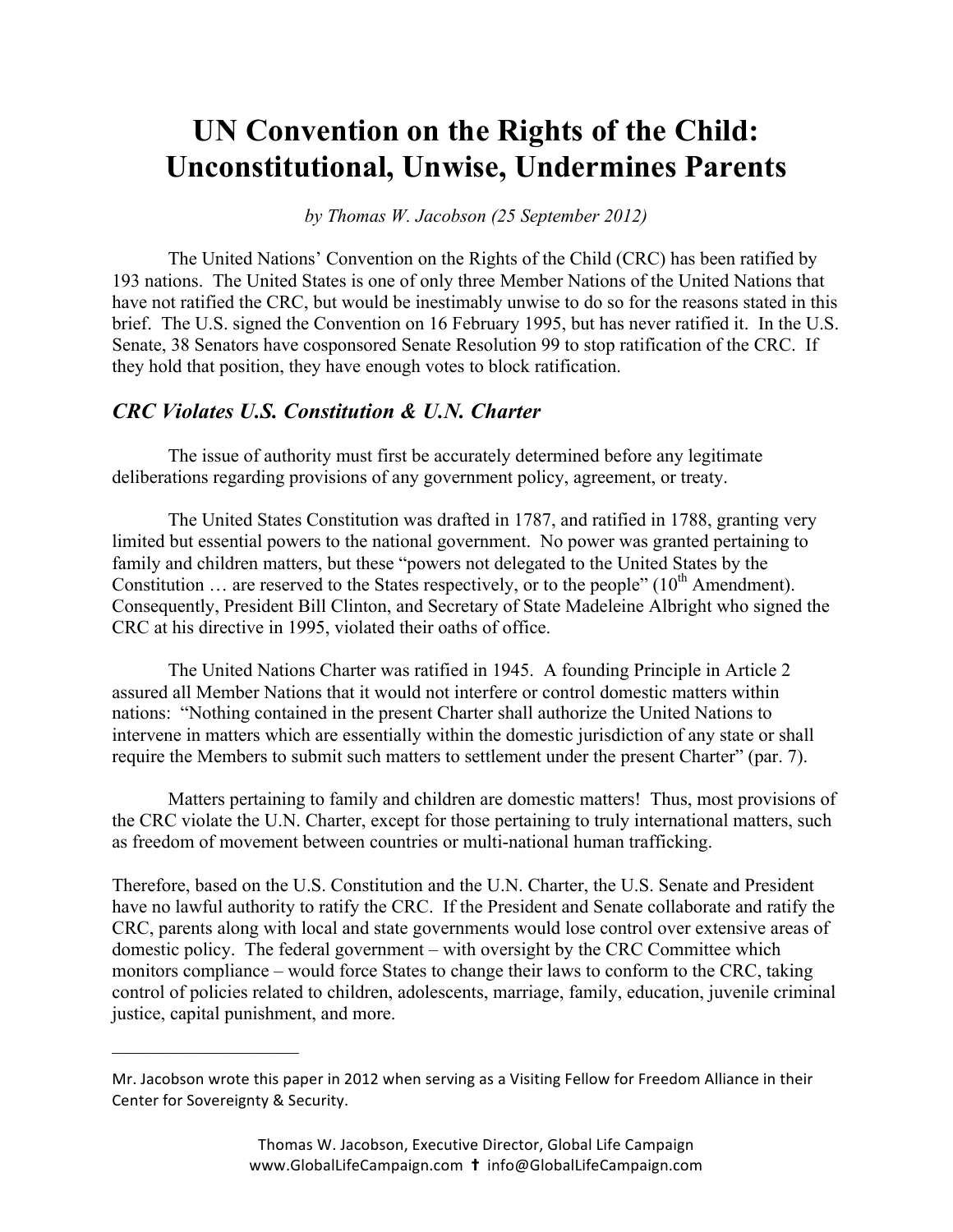# *Positive Aspects of the CRC*

Because 193 nations have ratified the CRC making it the most highly regarded UN treaty, it is important to be aware of positive aspects of the Convention which every nation would be wise to incorporate into their domestic law, such as those below.

**1. Right to Life of Preborn Children.** The Preamble declares that, "the child … needs special safeguards and care, including appropriate legal protection, before as well as after birth." Article 6 proclaims, "States Parties recognize that every child has the inherent right to life." Article 24 requires these nations "To diminish infant and child mortality." Of the UN Member Nations, 59 do have laws protecting pregnant mothers and their preborn children, but tragically 68 permit abortion for reasons beyond saving the life of the mother, and 66 permit abortion for any reason.

**2. Affirms "the family as the fundamental group of society,"** and that a child "should grow up in a family environment" (Preamble), and have "the right to know and be cared for by his or her parents" (Art. 7.1). The CRC calls on Party Nations to "ensure that a child shall not be separated from his or her parents against their will, except when competent authorities subject to judicial review determine, in accordance with applicable law and procedures, that such separation is necessary for the best interests of the child" (Art. 9.1). In the United States, some social workers, governmental authorities, and courts have increasingly abused this power, wrongfully accusing parents of harming their children, and sometimes taking their children from them. This is precisely why two attorneys, Michael Farris and Michael Smith, created the Home School Legal Defense Association in 1983 to defend the rights of parents to home school their children, and to protect their children from being unlawfully taken from them. Farris also created ParentalRights.Org to educate Americans about the CRC, build opposition to CRC ratification, and lead the effort for a Parental Rights Amendment to the U.S. Constitution.

**3. Affirms that "Parents … have the primary responsibility for the upbringing and development of the child"** (Art. 18), but asserts government oversight of those responsibilities.

**4. Promotes Family Reunification Across Borders.** National Parties must allow parents or children to enter or leave the nation "for the purpose of family reunification" (Art. 10).

**5. Affirms Children should be Protected From All Harm and Exploitation.** Governments and schools must "take all appropriate … measures to protect the child from all forms of physical or mental violence, injury or abuse, neglect or negligent treatment, maltreatment or exploitation, including sexual abuse, while in the care of parent(s), legal guardian(s) or any other person" (Art. 19.1; see Arts. 32, 36, 37). The wording makes it appear that parents are the most likely abusers, but the children least likely to suffer abuse are those living with both their biological father and mother. The vast majority of Dads and Moms are fiercely protective of their own children.

**6. Calls for Protection of Children from Sexual Exploitation and Abuse.** Articles 34 and 35 require National Parties to "protect the child from all forms of sexual exploitation and sexual abuse," and "take all appropriate national, bilateral and multilateral measures to prevent the abduction of, the sale of or traffic in children for any purpose or in any form." Ironically, the *Trafficking in Persons Report 2012*, produced by the U.S. Department of State, lists 42 of these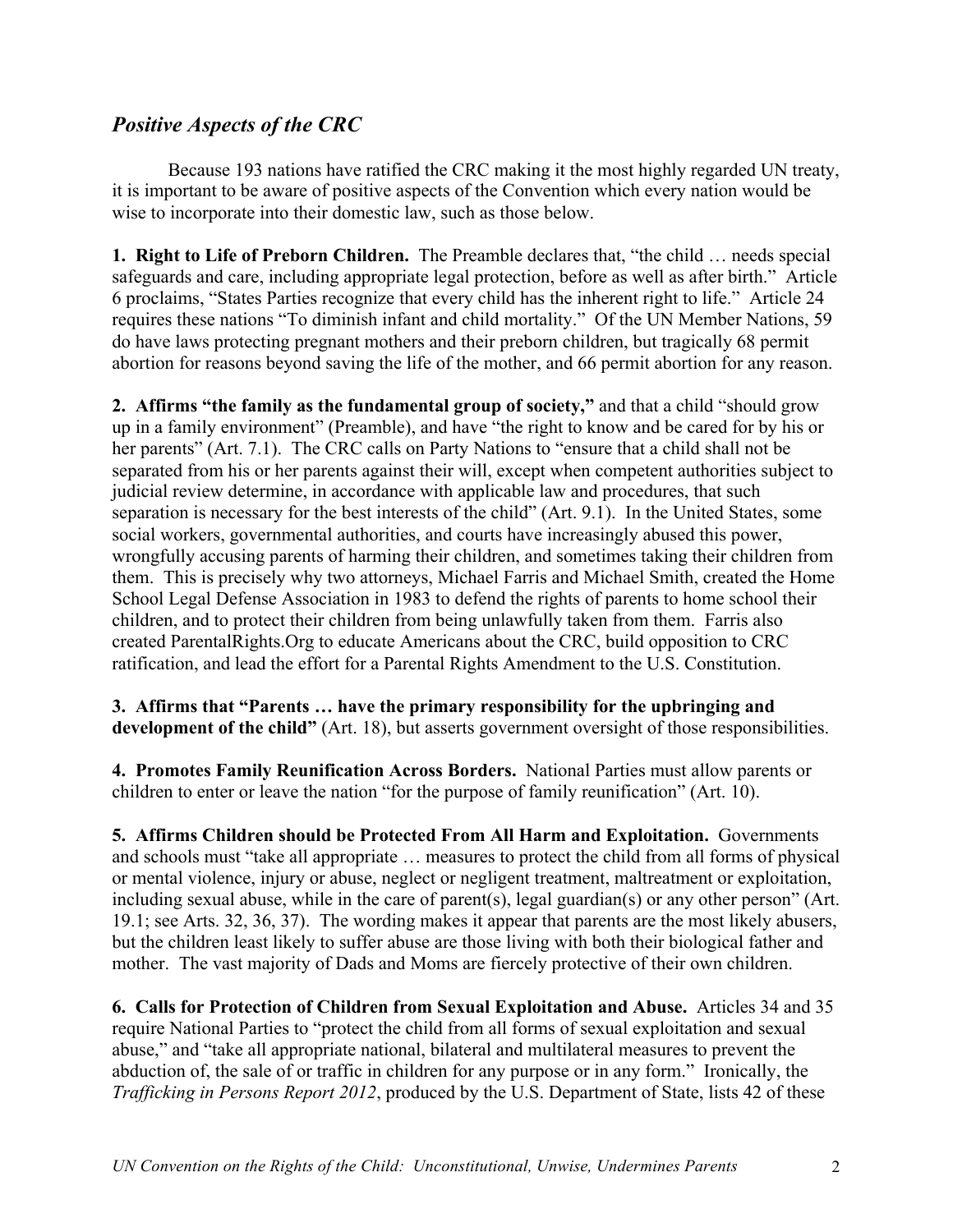CRC Party Nations on its Tier 2 Watch List, and 17 more on Tier 3 (worst nations), because of high numbers of victims, insufficient legal protections, failure to protect, and unwillingness to enforce existing laws.<sup>1</sup>

**7. Provides a few Wise Guidelines for Child Adoption.** Article 21 requires countries permitting adoption to "ensure that the best interests of the child shall be a paramount consideration." Other provisions of the same article require cautious procedures to be sure the adoption is "permissible in view of the child's status concerning parents, relatives and legal guardians," and also encourage "inter-country adoption." The United States doesn't need additional regulations for adoption. Unlike most nations, the U.S. has numerous local, state, and federal laws that have made the adoption process unduly burdensome and costly for married couples wanting to adopt.

In addition, the CRC does provide many protections, if implemented, for children in countries or regions where families are separated or destroyed by conflict, or where they are not protected. Article 8 requires "respect of the child to preserve his or her identity, including nationality, name and family relations."

# *Serious Flaws of the CRC*

**1. The CRC Posits Children as Belonging to the State Instead of to Their Parents.** In every provision pertaining to family, the CRC posits the National Government – with oversight by the Committee on the Rights of the Child and other United Nations entities – as primarily responsible for all children within their jurisdiction, and all parents as subject to their oversight. For example, Article 2 declares: "States Parties shall respect and ensure the rights set forth in this present Convention to each child within their jurisdiction … irrespective of the child's … parent's … religion, political or other opinion …."

**2. The CRC Negates Parental Authority by Positing Children as Equal to Parents.** The CRC seeks to position children as equal to, largely autonomous from, and even above their parents.

**3. The CRC places "the best interests of the child" as "primary" over all other considerations** (Arts. 3, 9, 18, 20, 21, 37, 40). This principle appears to be good, but devalues or even disregards the inherent primary authority, responsibility, love, and best judgment of parents for their own children. Who decides "best interest" is the big question. It positions those with limited knowledge and sometimes questionable motives – social service, court, or other government representatives – above parents in determining what is best for children. Also, when listening to children, government representatives may presume children know what is best for themselves, even though most lack the maturity to make a wise determination.

**4. The CRC Undermines the Legitimate Role of Parents by failing to recognize their preexisting, God-given authority and responsibility to direct the care, upbringing, and education of their children in all areas.** While it requires National Parties to "respect the responsibilities, rights and duties of parents," the CRC says this is so parents can provide "appropriate direction and guidance in the exercise by the child of the rights recognized in the present Convention" (Art. 5; see also Art. 27.3). Parents are viewed as pawns to implement the CRC.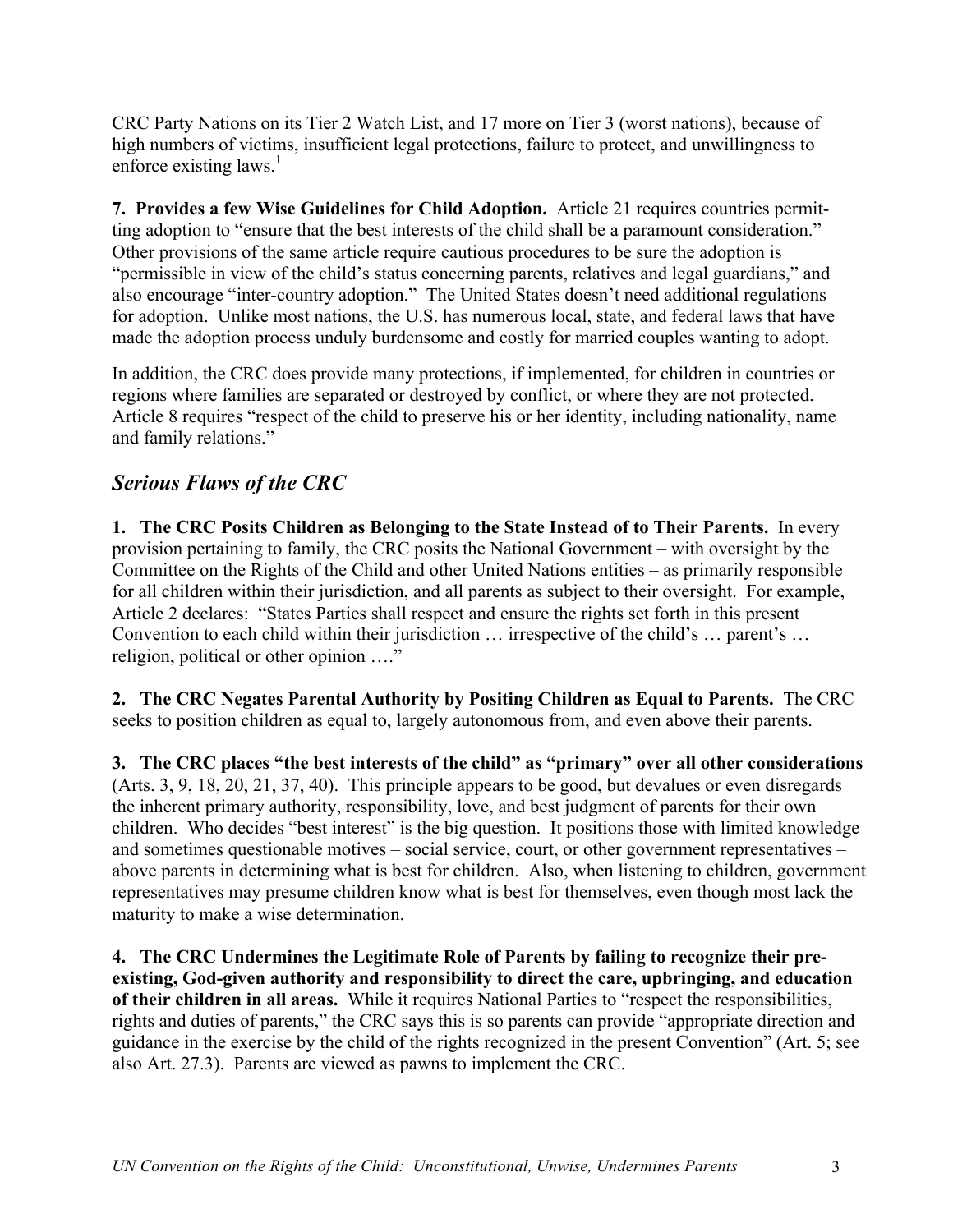#### **5. The CRC Makes the Government Overseer of the Division of Parental Responsibilities**. "States Parties shall use their best efforts to ensure recognition of the principle that both parents have common responsibilities for the upbringing and development of the child" (Art. 18). This provision could be misused to force fathers to work less than full time so their wives can work an equal number of hours, enabling both to be home with the children the same amount of time – as if fathers can replace mothers and are gifted with the same innate mothering nature.

**6. The CRC Requires Governments to Help Parents Raise Their Children, which is Not a Civil Government Duty.** National Parties "shall render appropriate assistance to parents and legal guardians in the performance of their child-rearing responsibilities and shall ensure the development of institutions, facilities and services for the care of children" (Art. 18.2). This would make the Government the illegitimate Parent of all Parents and Children.

**7. The CRC Requires Governments to Guarantee Child-Care Services.** National Parties "shall take all appropriate measures to ensure that children of working parents have the right to benefit from child-care services and facilities for which they are eligible" (Art. 18.3). This provision could require governments to tax the people to provide child-care services for some families.

**8. The CRC Committee Interprets Spanking as Child Abuse** and pressures nations to enact laws prohibiting corporal punishment. The Committee will be covered in the next brief, but they take their justification for this position from Article 37: "No child shall be subjected to torture or other cruel, inhuman or degrading treatment or punishment." The Committee inappropriately confuses discipline and abuse, and lacks the wisdom of Solomon, who said: "He who spares his rod hates his son, but he who loves him disciplines him diligently" (Proverbs 13:24).

**9. The CRC Requires Compulsory Free Public Education, with Government Standards and Pro-UN and CRC Perspectives.** "State Parties … shall … Make primary education compulsory and available free to all," and ensure that all "educational institutions" are "subject always to the observance of the principles set forth" in the CRC, and "conform to such minimum standards as may be laid down by the State" (Art. 28). In addition, "education of the child shall be directed to … The development of respect … for the principles enshrined in the Charter of the United Nations" (Art. 29). This is another socialist ideal requiring governments to fund, control, and direct all education; and like communistic methods, to shape the minds of children favorable toward the UN and CRC, rather than to be honest critical thinkers. These strategies do not honor children or the prior Godgiven directive to parents to train their children, and are likely hostile to home and private education.

**10. The CRC has a Low Age Threshold of 15 for Military Service.** Because some nations allow children to be recruited for military service and participate directly in hostilities, the CRC sets the threshold at age 15 (Art. 38), but that is three years younger than the U.S. threshold of 18.

**11. The CRC Prohibits "capital punishment" or "life imprisonment** without the possibility of release … for offenses committed by persons below 18 years of age" (Art. 34.a), even for murder. But these decisions are within the domestic jurisdiction of local, state, and national governments.

**12. The CRC Committee of 18 Foreign Experts Would Oversee U.S. Domestic Policy**. The Committee on the Rights of the Child is comprised of 18 "experts" from 18 foreign nations, which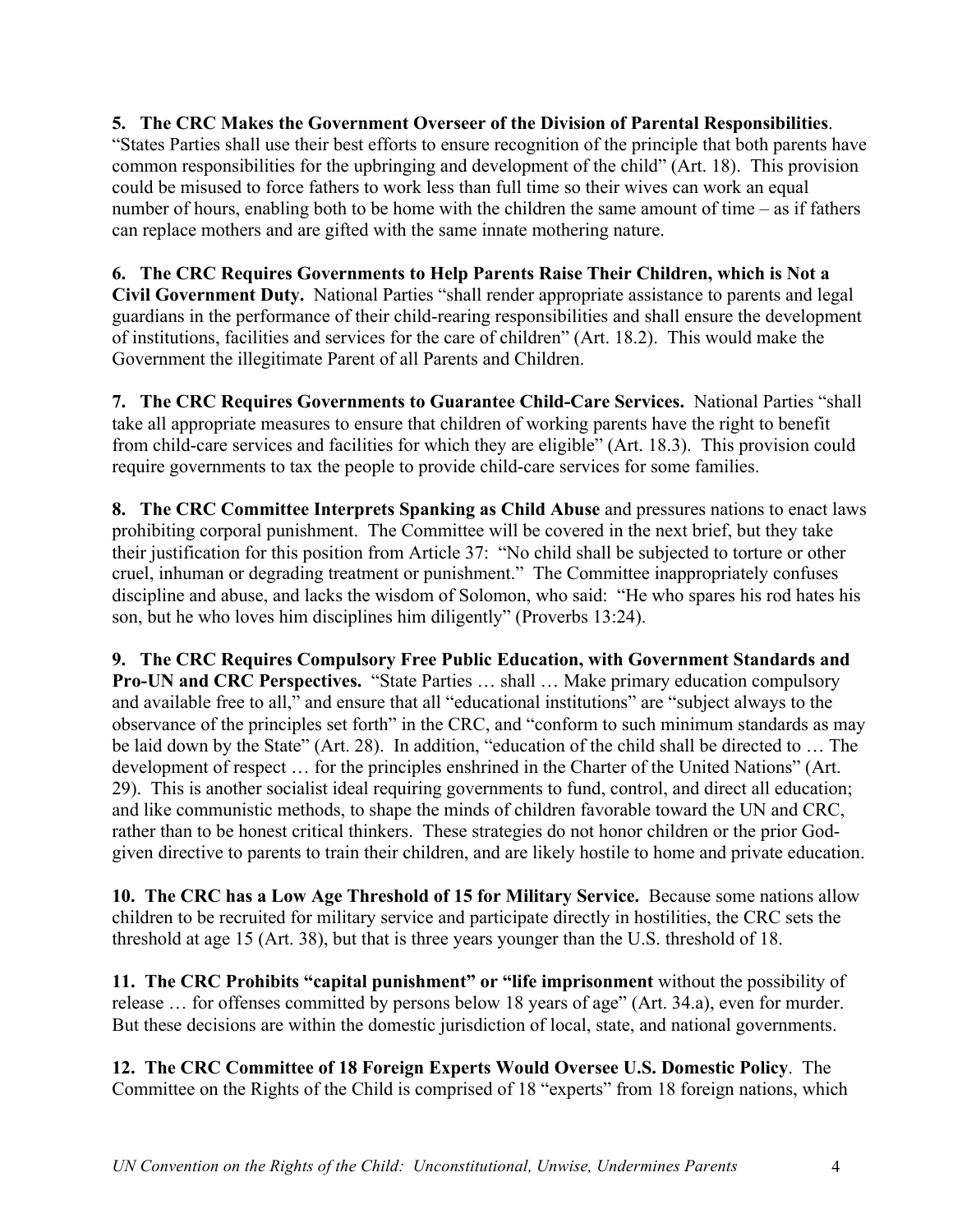currently includes Egypt, Saudi Arabia, Syria, Thailand, Tunisia, and Norway<sup>2</sup> (where most children are born out of wedlock).

## **13. The CRC Attempts to Arbitrarily Grant Adult Rights to Children:**

- **Unlimited (nearly) right to any information without parental consent:** "The child shall have the right to … freedom to seek, receive and impart information and ideas of all kinds, regardless of frontiers, either orally, in writing or in print, in the form of art, or through any other media of the child's choice," with only two restrictions allowed: (a) "respect of the rights or reputations of others" or (b) "protection of national security or of public order, or of public health or morals" (Art. 13). Further, Article 17 claims children have the right of "access to information and material from a diversity of national and international sources," without reference to parental oversight. That means, apart from these limitations, a child can say, write or communicate anything, and read, hear or view anything from any source, regardless of parental concerns, rules or guidance. This would allow people other than parents to shape a child's mind, even contrary to parental desires. This also seems to guarantee to children a right to watch whatever they want on TV, and read or view whatever they want on their computers, etc.
- **"(T)he right of the child to freedom of thought, conscience and religion,"** including the right to "manifest one's religion or beliefs," with parents providing "direction to the child in the exercise of his or her right" (Art. 14). This is another provision that looks innocent, but can be misused by a rebellious child who rejects the beliefs of his parents, or claims a "right" not to go to church or synagogue. It can also make it difficult or impossible for parents to fulfill their duty to train up their children "in the discipline and instruction of the Lord" (Ephesians 6:4).
- **"(T)he right to express (their) views freely in all matters affecting the child"** (Art. 12.1), once "capable of forming his or her own views," even in court. Parents are not mentioned, including the vital importance of their views, or the child's obligation to honor them.
- **Unlimited "right to freedom of expression"** (Arts. 13), with minimal restrictions.
- **"(T)he rights of the child to freedom of association and to freedom of peaceful assembly"** (Art. 15), meaning a child can choose bad friends or groups and ignore his parents wise counsel. But, "Bad company corrupts good morals" (I Corinthians 15:33).
- **Unlimited right to privacy.** "No child shall be subjected to arbitrary or unlawful interference with his or her privacy ... (and) has the right to the protection of the law against such interference" (Art. 16). There is no mention of parents. Already in the U.S., right to "privacy" is used wrongly; under the CRC, expect it to be used much more to provide children with immoral information, contraception, abortifacients, abortions, or other medical procedures without parental knowledge or consent.
- **Access to contraception and "services" without parental consent.** "State Parties shall strive to ensure that no child is deprived of his or her right of access to health care services," including "family planning education and services" (Art. 24). The UN now interprets such language as guaranteeing access to contraception, and even abortifacients and abortions.
- **"(T)he right of every child to a standard of living adequate for the child's physical, mental, spiritual, moral and social development"** (Art. 27.1), which is precisely what the vast majority of parents strive to achieve at great sacrifice, but this is a socialist ideal which cannot, and should not, be guaranteed by civil government.